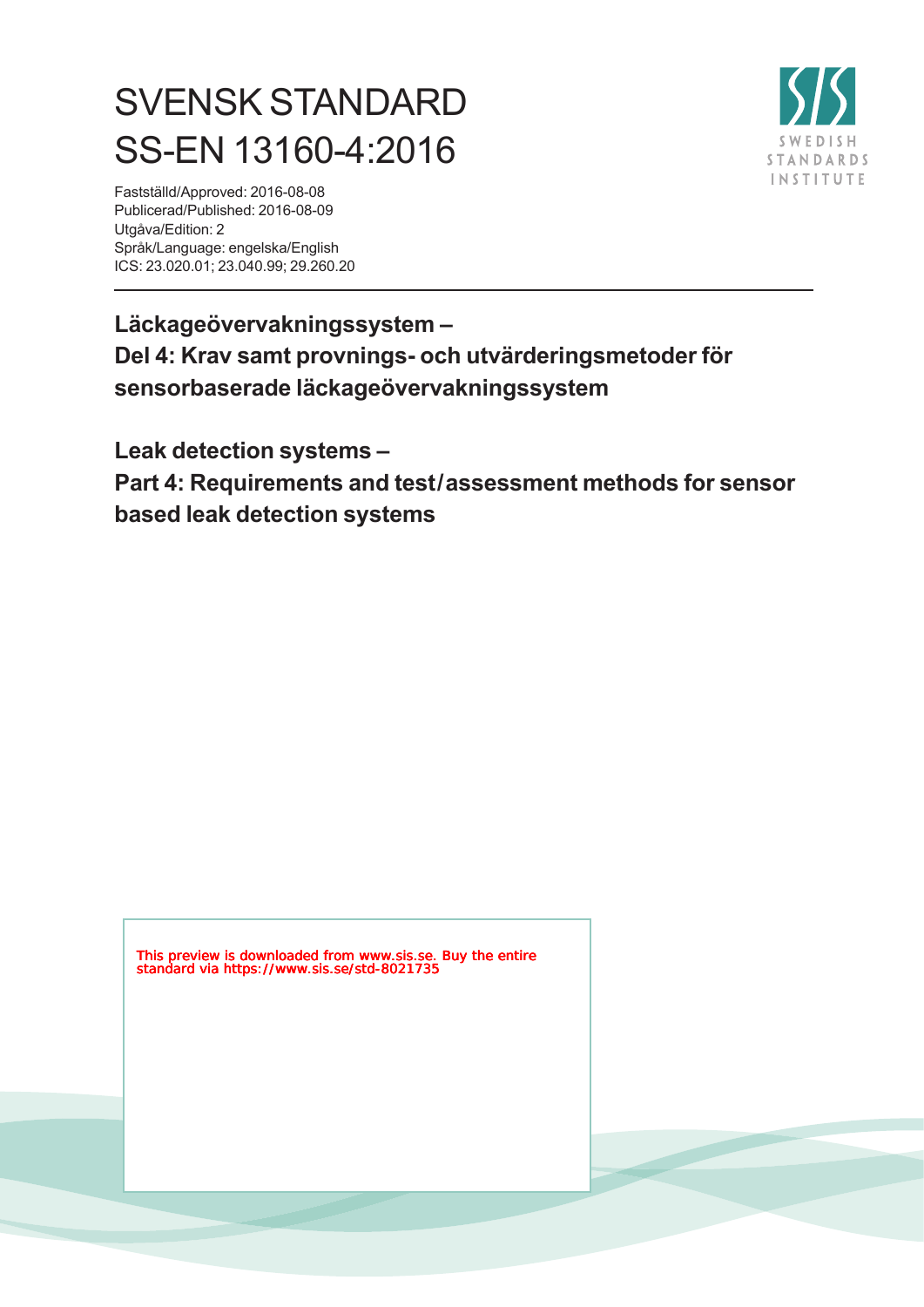# Standarder får världen att fungera

*SIS (Swedish Standards Institute) är en fristående ideell förening med medlemmar från både privat och offentlig sektor. Vi är en del av det europeiska och globala nätverk som utarbetar internationella standarder. Standarder är dokumenterad kunskap utvecklad av framstående aktörer inom industri, näringsliv och samhälle och befrämjar handel över gränser, bidrar till att processer och produkter blir säkrare samt effektiviserar din verksamhet.* 

#### **Delta och påverka**

Som medlem i SIS har du möjlighet att påverka framtida standarder inom ditt område på nationell, europeisk och global nivå. Du får samtidigt tillgång till tidig information om utvecklingen inom din bransch.

#### **Ta del av det färdiga arbetet**

Vi erbjuder våra kunder allt som rör standarder och deras tillämpning. Hos oss kan du köpa alla publikationer du behöver – allt från enskilda standarder, tekniska rapporter och standardpaket till handböcker och onlinetjänster. Genom vår webbtjänst e-nav får du tillgång till ett lättnavigerat bibliotek där alla standarder som är aktuella för ditt företag finns tillgängliga. Standarder och handböcker är källor till kunskap. Vi säljer dem.

#### **Utveckla din kompetens och lyckas bättre i ditt arbete**

Hos SIS kan du gå öppna eller företagsinterna utbildningar kring innehåll och tillämpning av standarder. Genom vår närhet till den internationella utvecklingen och ISO får du rätt kunskap i rätt tid, direkt från källan. Med vår kunskap om standarders möjligheter hjälper vi våra kunder att skapa verklig nytta och lönsamhet i sina verksamheter.

**Vill du veta mer om SIS eller hur standarder kan effektivisera din verksamhet är du välkommen in på www.sis.se eller ta kontakt med oss på tel 08-555 523 00.**

# Standards make the world go round

*SIS (Swedish Standards Institute) is an independent non-profit organisation with members from both the private and public sectors. We are part of the European and global network that draws up international standards. Standards consist of documented knowledge developed by prominent actors within the industry, business world and society. They promote cross-border trade, they help to make processes and products safer and they streamline your organisation.*

#### **Take part and have influence**

As a member of SIS you will have the possibility to participate in standardization activities on national, European and global level. The membership in SIS will give you the opportunity to influence future standards and gain access to early stage information about developments within your field.

#### **Get to know the finished work**

We offer our customers everything in connection with standards and their application. You can purchase all the publications you need from us - everything from individual standards, technical reports and standard packages through to manuals and online services. Our web service e-nav gives you access to an easy-to-navigate library where all standards that are relevant to your company are available. Standards and manuals are sources of knowledge. We sell them.

#### **Increase understanding and improve perception**

With SIS you can undergo either shared or in-house training in the content and application of standards. Thanks to our proximity to international development and ISO you receive the right knowledge at the right time, direct from the source. With our knowledge about the potential of standards, we assist our customers in creating tangible benefit and profitability in their organisations.

**If you want to know more about SIS, or how standards can streamline your organisation, please visit www.sis.se or contact us on phone +46 (0)8-555 523 00**



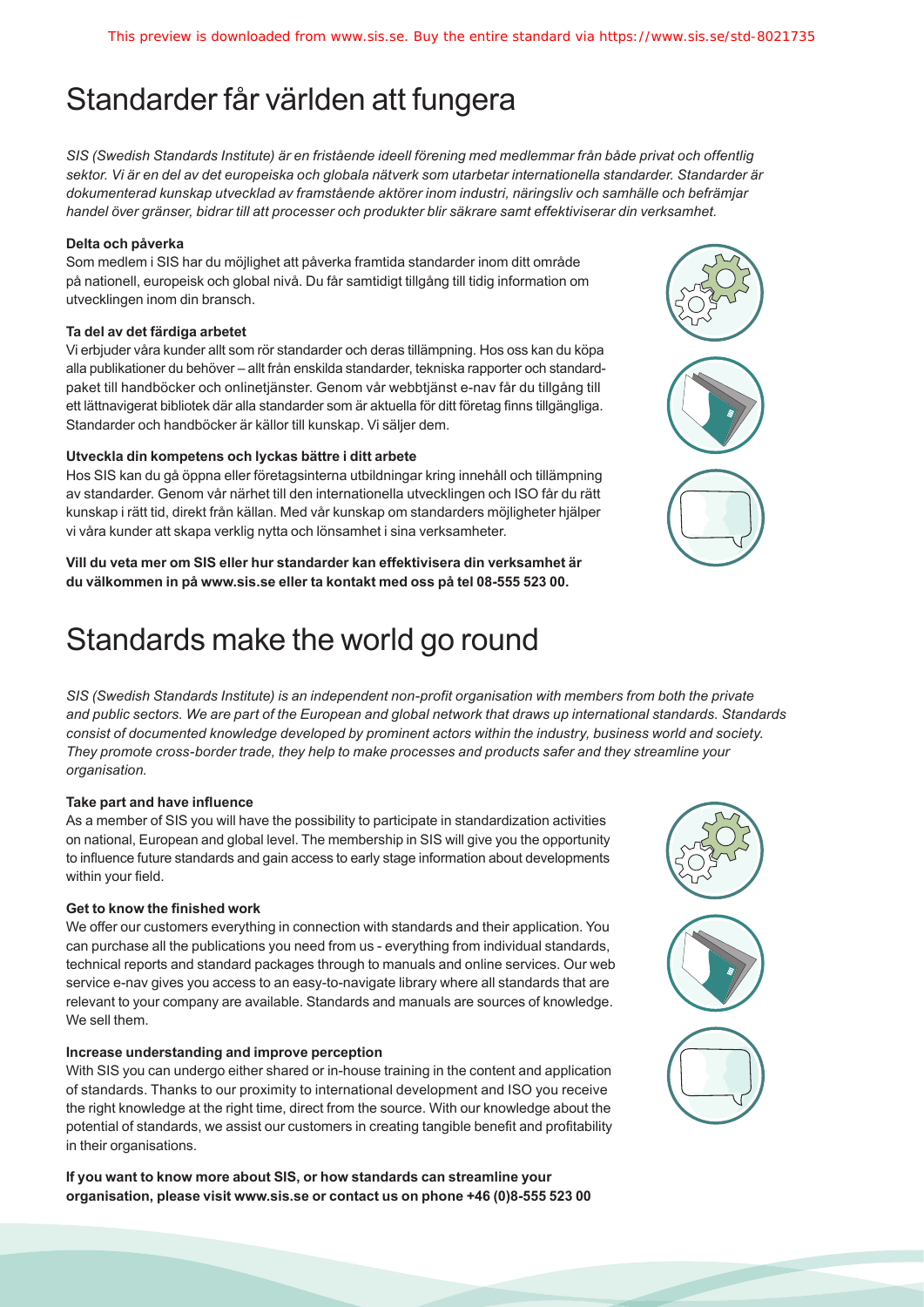Europastandarden EN 13160-4:2016 gäller som svensk standard. Detta dokument innehåller den officiella engelska versionen av EN 13160-4:2016.

Denna standard ersätter SS-EN 13160-4, utgåva 1.

The European Standard EN 13160-4:2016 has the status of a Swedish Standard. This document contains the official English version of EN 13160-4:2016.

This standard supersedes the Swedish Standard SS-EN 13160-4, edition 1.

© Copyright / Upphovsrätten till denna produkt tillhör SIS, Swedish Standards Institute, Stockholm, Sverige. Användningen av denna produkt regleras av slutanvändarlicensen som återfinns i denna produkt, se standardens sista sidor.

© Copyright SIS, Swedish Standards Institute, Stockholm, Sweden. All rights reserved. The use of this product is governed by the end-user licence for this product. You will find the licence in the end of this document.

*Upplysningar om sakinnehållet i standarden lämnas av SIS, Swedish Standards Institute, telefon 08-555 520 00. Standarder kan beställas hos SIS Förlag AB som även lämnar allmänna upplysningar om svensk och utländsk standard.*

*Information about the content of the standard is available from the Swedish Standards Institute (SIS), telephone +46 8 555 520 00. Standards may be ordered from SIS Förlag AB, who can also provide general information about Swedish and foreign standards.*

Denna standard är framtagen av kommittén för Utrustning för bensinstationer, SIS / TK 287.

Har du synpunkter på innehållet i den här standarden, vill du delta i ett kommande revideringsarbete eller vara med och ta fram andra standarder inom området? Gå in på www.sis.se - där hittar du mer information.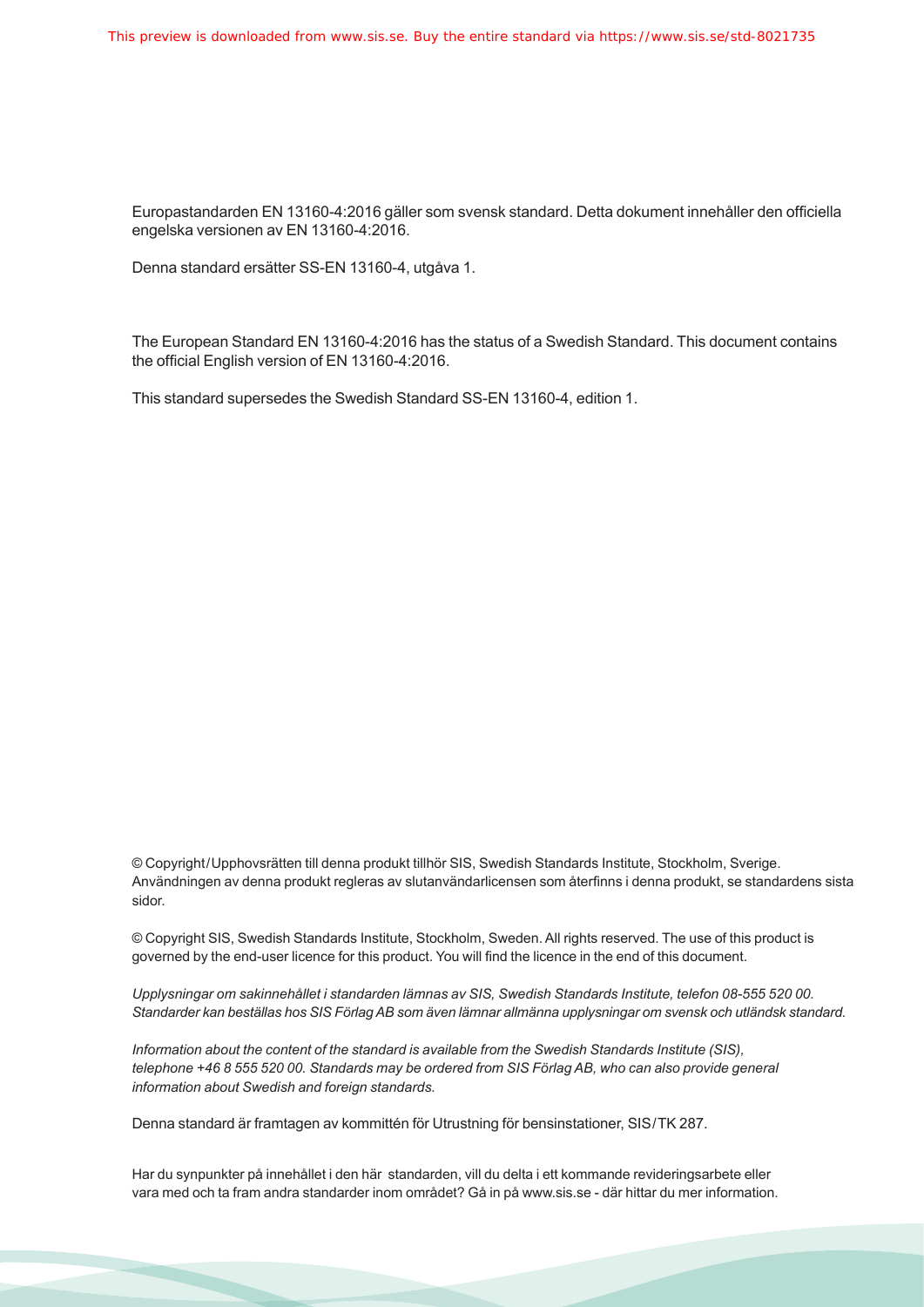This preview is downloaded from www.sis.se. Buy the entire standard via https://www.sis.se/std-8021735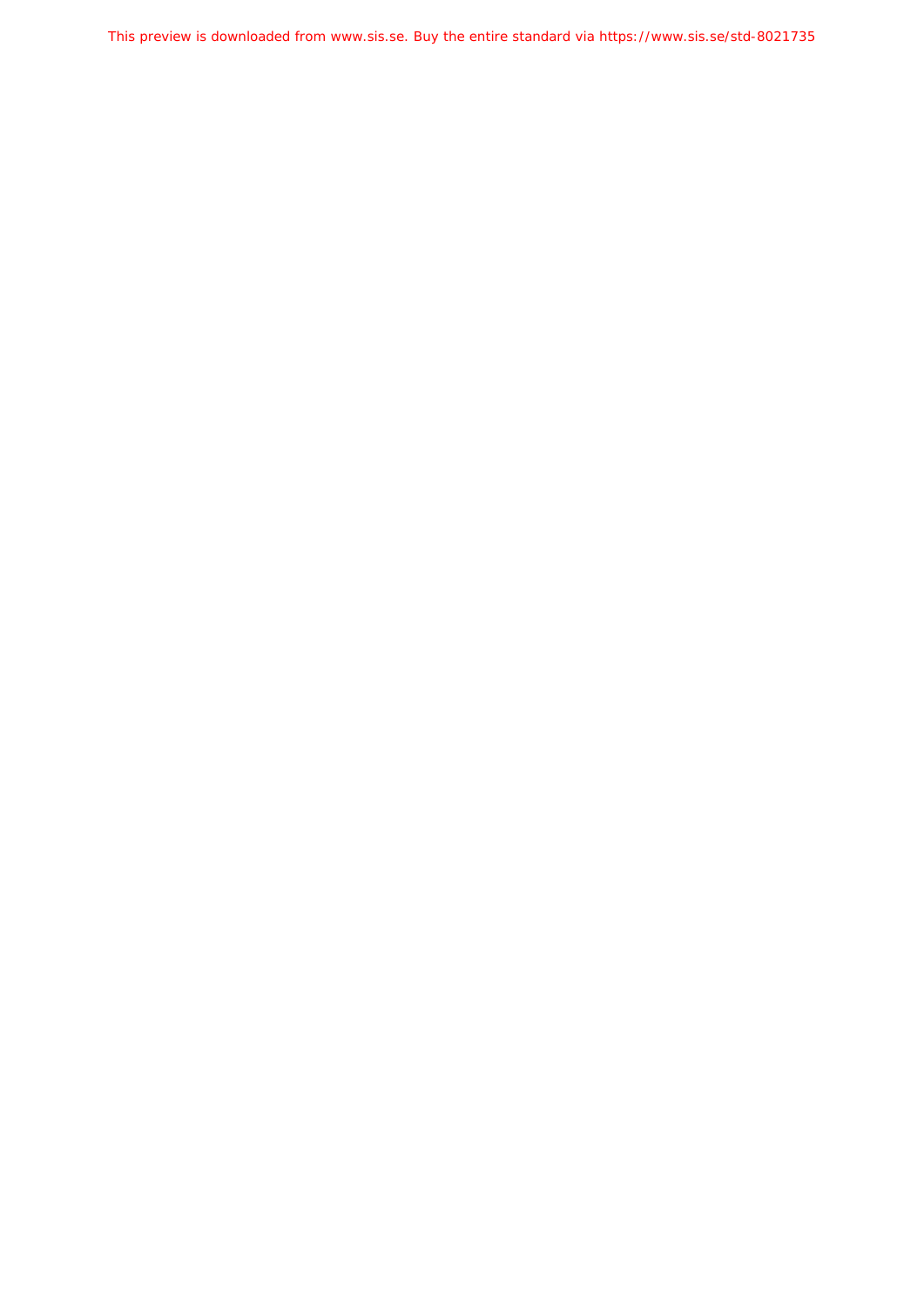# EUROPEAN STANDARD NORME EUROPÉENNE EUROPÄISCHE NORM

# **EN 13160-4**

July 2016

ICS 23.020.01; 23.040.99; 29.260.20 Supersedes EN 13160-4:2003

English Version

## Leak detection systems - Part 4: Requirements and test/assessment methods for sensor based leak detection systems

Systèmes de détection de fuites - Partie 4: Exigences et méthodes d'essai/d'évaluation des systèmes de détection de fuites par capteur

 Leckanzeigesysteme - Teil 4: Anforderungen und Prüf- /Bewertungsverfahren für sensorbasierte Leckanzeigesysteme

This European Standard was approved by CEN on 8 April 2016.

CEN members are bound to comply with the CEN/CENELEC Internal Regulations which stipulate the conditions for giving this European Standard the status of a national standard without any alteration. Up-to-date lists and bibliographical references concerning such national standards may be obtained on application to the CEN-CENELEC Management Centre or to any CEN member.

This European Standard exists in three official versions (English, French, German). A version in any other language made by translation under the responsibility of a CEN member into its own language and notified to the CEN-CENELEC Management Centre has the same status as the official versions.

CEN members are the national standards bodies of Austria, Belgium, Bulgaria, Croatia, Cyprus, Czech Republic, Denmark, Estonia, Finland, Former Yugoslav Republic of Macedonia, France, Germany, Greece, Hungary, Iceland, Ireland, Italy, Latvia, Lithuania, Luxembourg, Malta, Netherlands, Norway, Poland, Portugal, Romania, Slovakia, Slovenia, Spain, Sweden, Switzerland, Turkey and United Kingdom.



EUROPEAN COMMITTEE FOR STANDARDIZATION COMITÉ EUROPÉEN DE NORMALISATION EUROPÄISCHES KOMITEE FÜR NORMUNG

**CEN-CENELEC Management Centre: Avenue Marnix 17, B-1000 Brussels**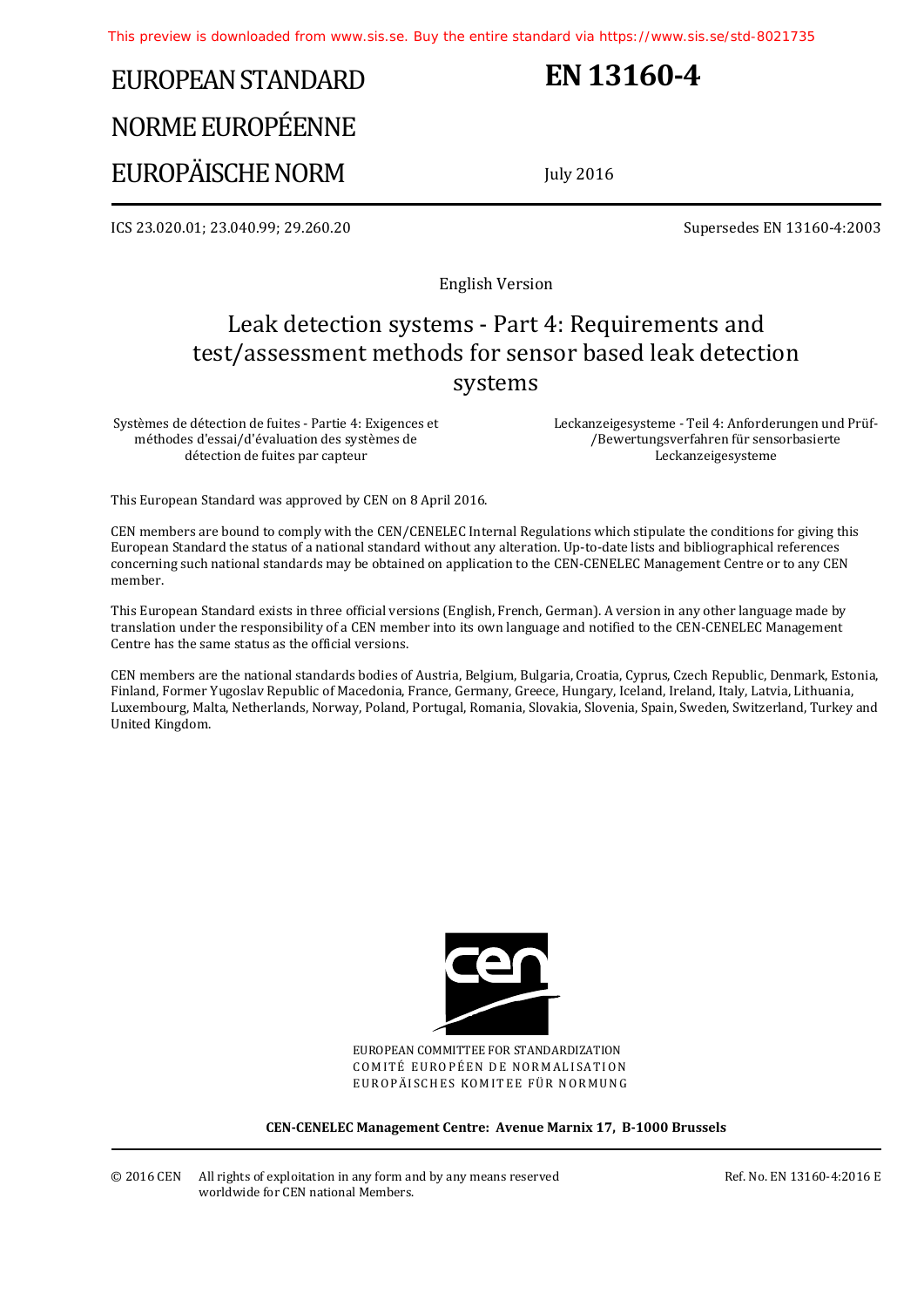SS-EN<sup>This1</sup>60<sup>-4</sup> 201735

## **Contents**

| 1                       |                                                                                      |  |
|-------------------------|--------------------------------------------------------------------------------------|--|
| $\overline{2}$          |                                                                                      |  |
| 3                       |                                                                                      |  |
| $\overline{\mathbf{4}}$ |                                                                                      |  |
| 4.1                     |                                                                                      |  |
| 4.1.1                   |                                                                                      |  |
| 4.1.2                   |                                                                                      |  |
| 4.1.3                   |                                                                                      |  |
| 4.1.4                   |                                                                                      |  |
| 4.1.5                   |                                                                                      |  |
| 4.2                     |                                                                                      |  |
| 4.2.1                   |                                                                                      |  |
| 4.2.2                   |                                                                                      |  |
| 5                       |                                                                                      |  |
| 5.1                     |                                                                                      |  |
| 5.1.1                   |                                                                                      |  |
| 5.1.2                   |                                                                                      |  |
| 5.1.3                   |                                                                                      |  |
| 5.1.4                   |                                                                                      |  |
| 5.1.5                   |                                                                                      |  |
| 5.1.6                   |                                                                                      |  |
| 5.2                     |                                                                                      |  |
| 5.2.1                   |                                                                                      |  |
| 5.2.2                   |                                                                                      |  |
| 6                       |                                                                                      |  |
| 6.1                     |                                                                                      |  |
| 6.2                     |                                                                                      |  |
| 6.2.1                   |                                                                                      |  |
| 6.2.2                   |                                                                                      |  |
| 6.2.3                   |                                                                                      |  |
| 6.2.4                   | Shared other party results                                                           |  |
| 6.2.5                   |                                                                                      |  |
| 6.3                     |                                                                                      |  |
| 6.3.1                   |                                                                                      |  |
| 6.3.2                   |                                                                                      |  |
| 6.3.3                   |                                                                                      |  |
| 6.3.4                   |                                                                                      |  |
| 6.3.5                   | One-off products, pre-production products (e.g. prototypes) and products produced in |  |
|                         |                                                                                      |  |
| $\overline{7}$          |                                                                                      |  |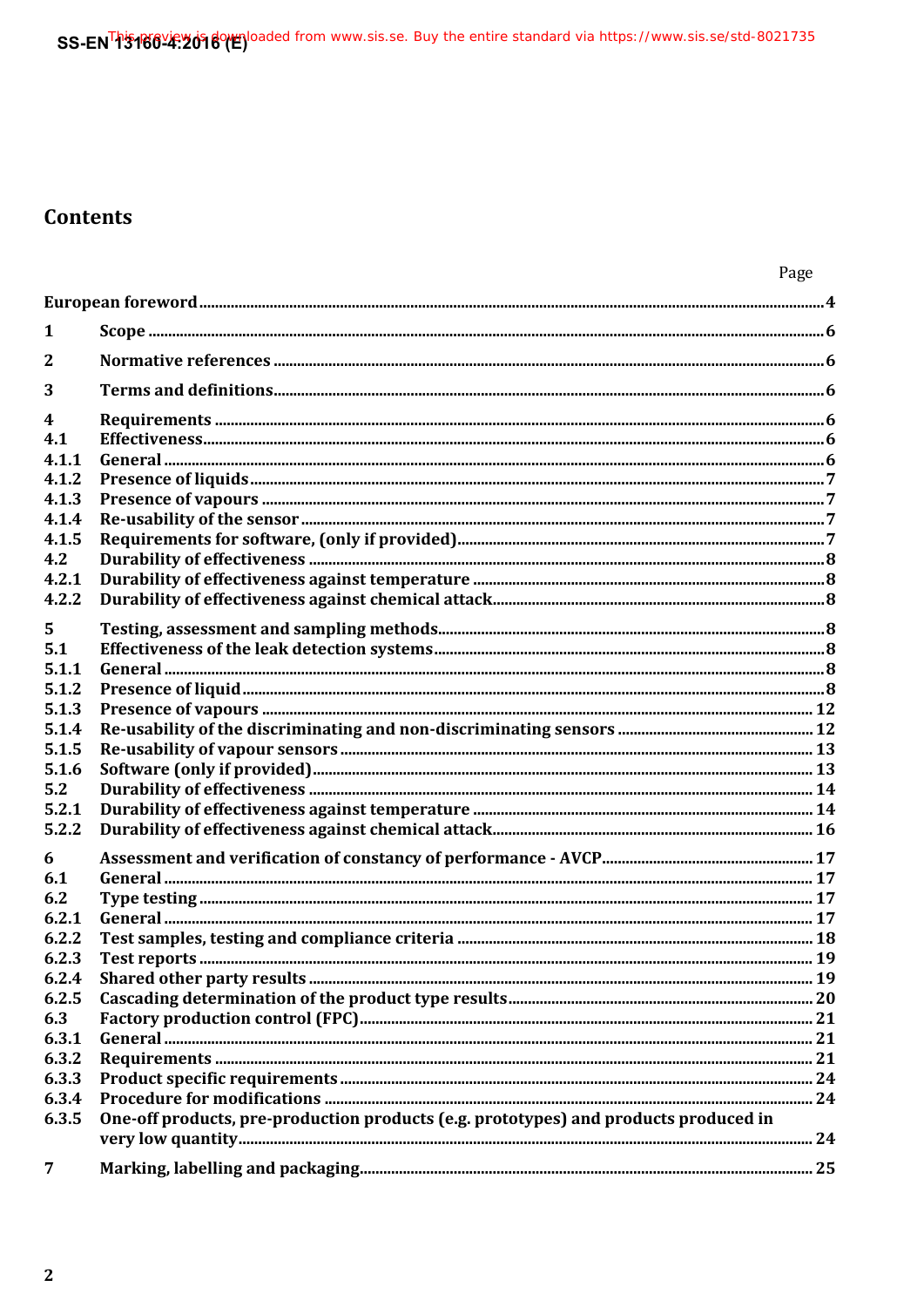| Annex ZA (informative) Clauses of this European Standard addressing the provisions of the |  |
|-------------------------------------------------------------------------------------------|--|
|                                                                                           |  |
|                                                                                           |  |
|                                                                                           |  |
|                                                                                           |  |
|                                                                                           |  |
|                                                                                           |  |
|                                                                                           |  |
|                                                                                           |  |
|                                                                                           |  |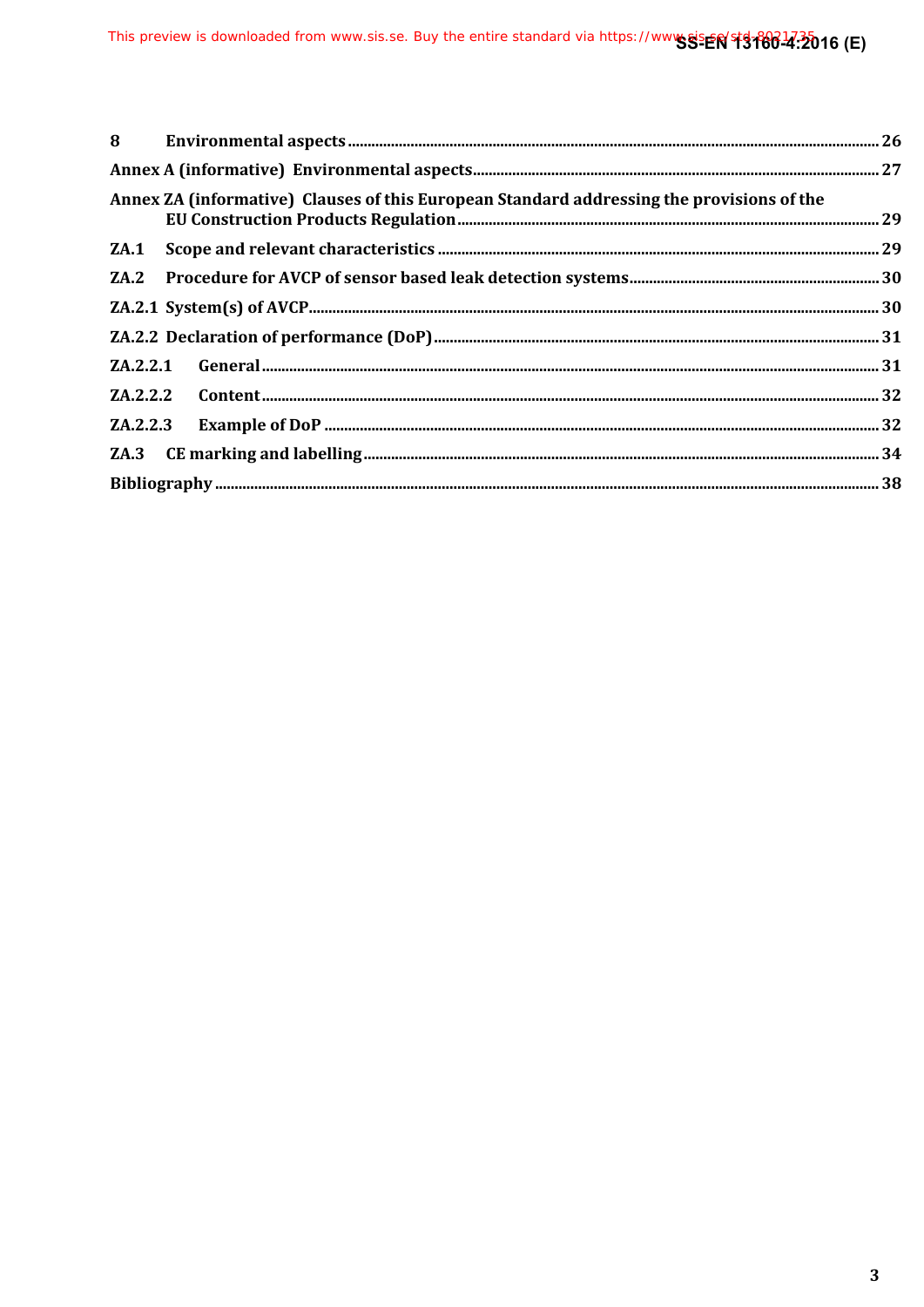## <span id="page-7-0"></span>**European foreword**

This document (EN 13160-4:2016) has been prepared by Technical Committee CEN/TC 393 "Equipment for tanks and filling stations", the secretariat of which is held by DIN.

This European Standard shall be given the status of a national standard, either by publication of an identical text or by endorsement, at the latest by January 2017, and conflicting national standards shall be withdrawn at the latest by April 2018.

Attention is drawn to the possibility that some of the elements of this document may be the subject of patent rights. CEN [and/or CENELEC] shall not be held responsible for identifying any or all such patent rights.

This document supersedes EN 13160-4:2003.

This document has been prepared under a mandate given to CEN by the European Commission and the European Free Trade Association, and supports essential requirements of EU Directive(s).

For relationship with EU Directive(s), see informative Annex ZA, which is an integral part of this document.

According to edition 2003 the following fundamental changes are given:

- requirements from EN 13160-1:2003 included, which are no longer contained in EN 13160-1:2016;
- new structure requirements, testing, marking divided;
- new test procedure for vapour sensors and reusability of vapour sensors;
- test liquids revised.

This European Standard *Leak detection systems* consists of 7 parts:

- *Part 1: General principles*
- *Part 2: Requirements and test/assessment methods for pressure and vacuum systems*
- *Part 3: Requirements and test/assessment methods for liquid systems for tanks*
- *Part 4: Requirements and test/assessment methods for sensor based leak detection systems*
- *Part 5: Requirements and test/assessment methods for in-tank gauge systems and pressurized pipe work systems*
- *Part 6: Sensors in monitoring wells*
- *Part 7: Requirements and test/assessment methods for leak detection linings*

According to the CEN/CENELEC Internal Regulations, the national standards organizations of the following countries are bound to implement this European Standard: Austria, Belgium, Bulgaria, Croatia, Cyprus, Czech Republic, Denmark, Estonia, Finland, Former Yugoslav Republic of Macedonia, France, Germany, Greece, Hungary, Iceland, Ireland, Italy, Latvia, Lithuania, Luxembourg, Malta, Netherlands,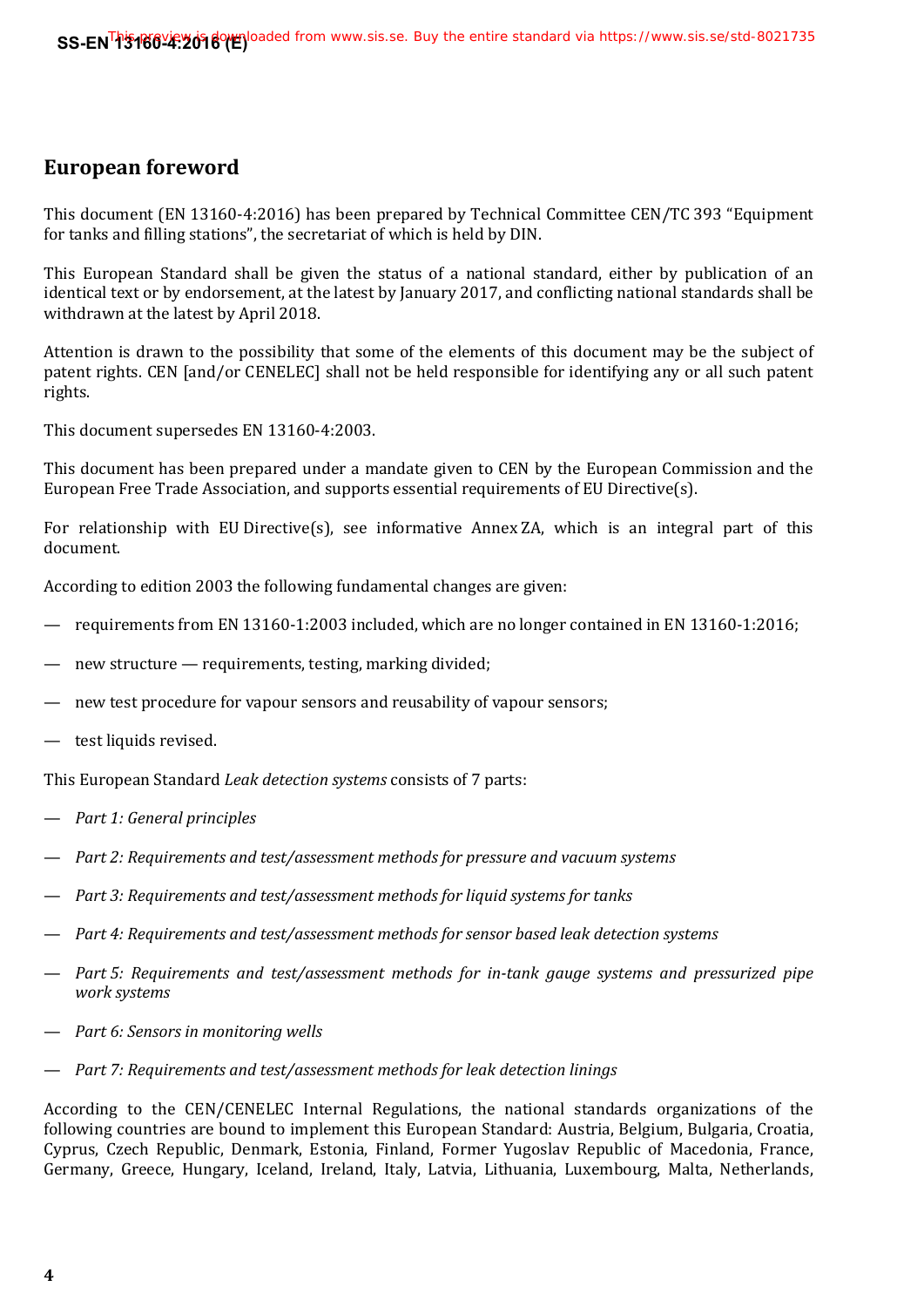Norway, Poland, Portugal, Romania, Slovakia, Slovenia, Spain, Sweden, Switzerland, Turkey and the United Kingdom.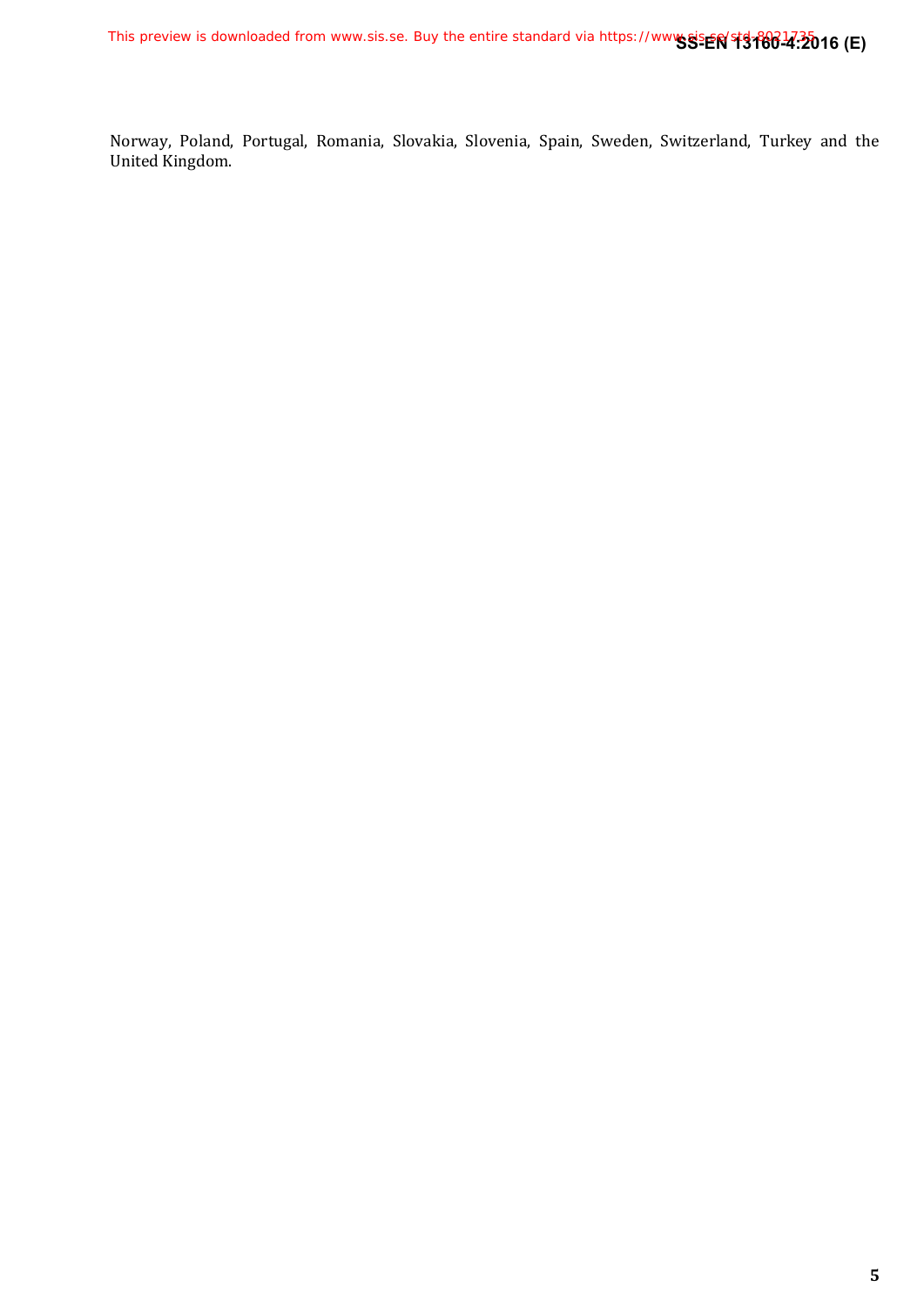## <span id="page-9-0"></span>**1 Scope**

This European Standard gives requirements and the corresponding test/assessment methods applicable to sensor based leak detection systems (leak detection kits). The leak detection kits are intended to be used in interstitial spaces, leakage containments or monitoring wells. The leak detection kits are usually composed by:

- sensing device(s);
- evaluation device;
- alarm device.

## <span id="page-9-1"></span>**2 Normative references**

The following documents, in whole or in part, are normatively referenced in this document and are indispensable for its application. For dated references, only the edition cited applies. For undated references, the latest edition of the referenced document (including any amendments) applies.

EN 228, *Automotive fuels — Unleaded petrol — Requirements and test methods*

EN 12285-1, *Workshop fabricated steel tanks — Part 1: Horizontal cylindrical single skin and double skin tanks for the underground storage of flammable and non-flammable water polluting liquids*

EN 13160-1:2016, *Leak detection systems — Part 1: General principles*

EN 13160-3:2016, *Leak detection systems — Part 3: Requirements and test/assessment methods for liquid systems for tanks*

EN 14879-4:2007, *Organic coating systems and linings for protection of industrial apparatus and plants against corrosion caused by aggressive media — Part 4: Linings on metallic components*

EN 60079-29-1, *Explosive atmospheres — Part 29-1: Gas detectors — Performance requirements of detectors for flammable gases (IEC 60079-29-1)*

## <span id="page-9-2"></span>**3 Terms and definitions**

For the purposes of this document, the terms and definitions given in EN 13160-1:2016 and the following apply.

## **3.1**

## **re-usability of the sensor**

capability of a sensor to be used again after already detected liquid or vapour

## <span id="page-9-3"></span>**4 Requirements**

## <span id="page-9-4"></span>**4.1 Effectiveness**

## <span id="page-9-5"></span>**4.1.1 General**

This type of leak detection kit is classified according to EN 13160-1:2016 as class III.